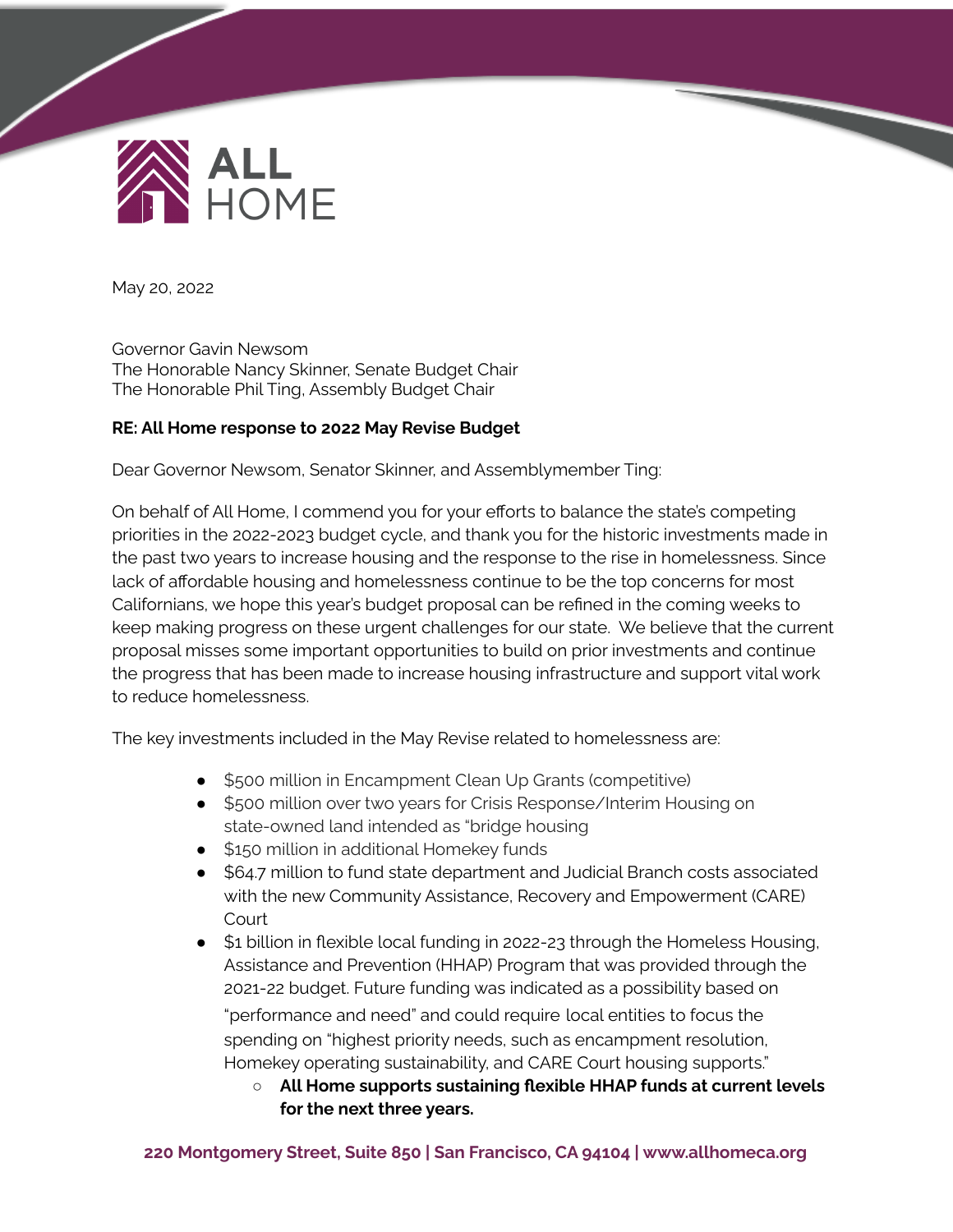## **Recommended additional investments**

With historic investments in the past two years, California has begun making progress to address the housing affordability crisis that has been decades in the making. **Now is not the time to lose our momentum.** In addition, investment in housing as infrastructure is a tool to manage the state's constitutional spending limit — or Gann Limit. The [Regional](https://www.allhomeca.org/wp-content/uploads/2022/04/April-2022-RIC-Roster.pdf) Impact [Council](https://www.allhomeca.org/wp-content/uploads/2022/04/April-2022-RIC-Roster.pdf) of Bay Area leaders and All Home have been crystal clear that to truly make homelessness are rare, brief and non-recurring it will take **concurrent investments** in interim housing, permanent housing, and homelessness prevention in a roughly 1:2:4 ratio.

We urge you to follow through on that concept. The May Revise is heavily weighted toward interim solutions. We support interim housing because the sidewalk shouldn't be the "waiting room" while more permanent housing is built. But without more homelessness prevention and permanent housing, residents will linger much longer than intended in interim housing that is not intended for long-term occupancy, but as a brief respite to heal and stabilize, while being connected to a more permanent living situation. We will not get out of our current situation with an "either or" strategy; we need a "yes, and" approach. With such a significant budget surplus we must fund all three strategies—interim/emergency housing, permanent housing, and homelessness prevention. Therefore we request the following be included in the 2022-2023 budget:

- \$500 million for a new homelessness prevention competitive grant program, linked to improving health and reducing racial disparity in who is becoming homeless. We propose a pilot program that is offered through DHCS that compliments CalAIM reform efforts. Prevention is crucial if we are to reduce or end homelessness, but it continues to be underfunded.
- \$500 million Homekey Supportive Services Fund. We recommend that the State create a flexible matching fund that Homekey projects can draw on to help resolve the "obligation cliff" inherent in the current financing structure.
- \$150 million for Right to Counsel in Eviction Defense.

## **Housing**

- **●** We support the Governor's May Revise proposal of \$500 million for adaptive reuse to convert commercial buildings into affordable housing and request the following additions:
- \$500 million for [Multifamily](https://www.hcd.ca.gov/multifamily-housing) Housing Program
- \$500 million for Housing [Accelerator](https://accelerator.hcd.ca.gov/) Program
- \$100 million for the Joe Serna [Farmworker](https://www.hcd.ca.gov/joe-serna-jr-farmworker-housing-grant) Housing Program
- \$350 million for [CalHOME](https://www.hcd.ca.gov/calhome) Program
- \$200 million for the [Downpayment](https://www.calhfa.ca.gov/homebuyer/programs/myhome.htm) Assistance Program
- \$50 million for ADU Financing [Assistance](https://www.calhfa.ca.gov/adu/), to help spur increase in housing supply through ADUs